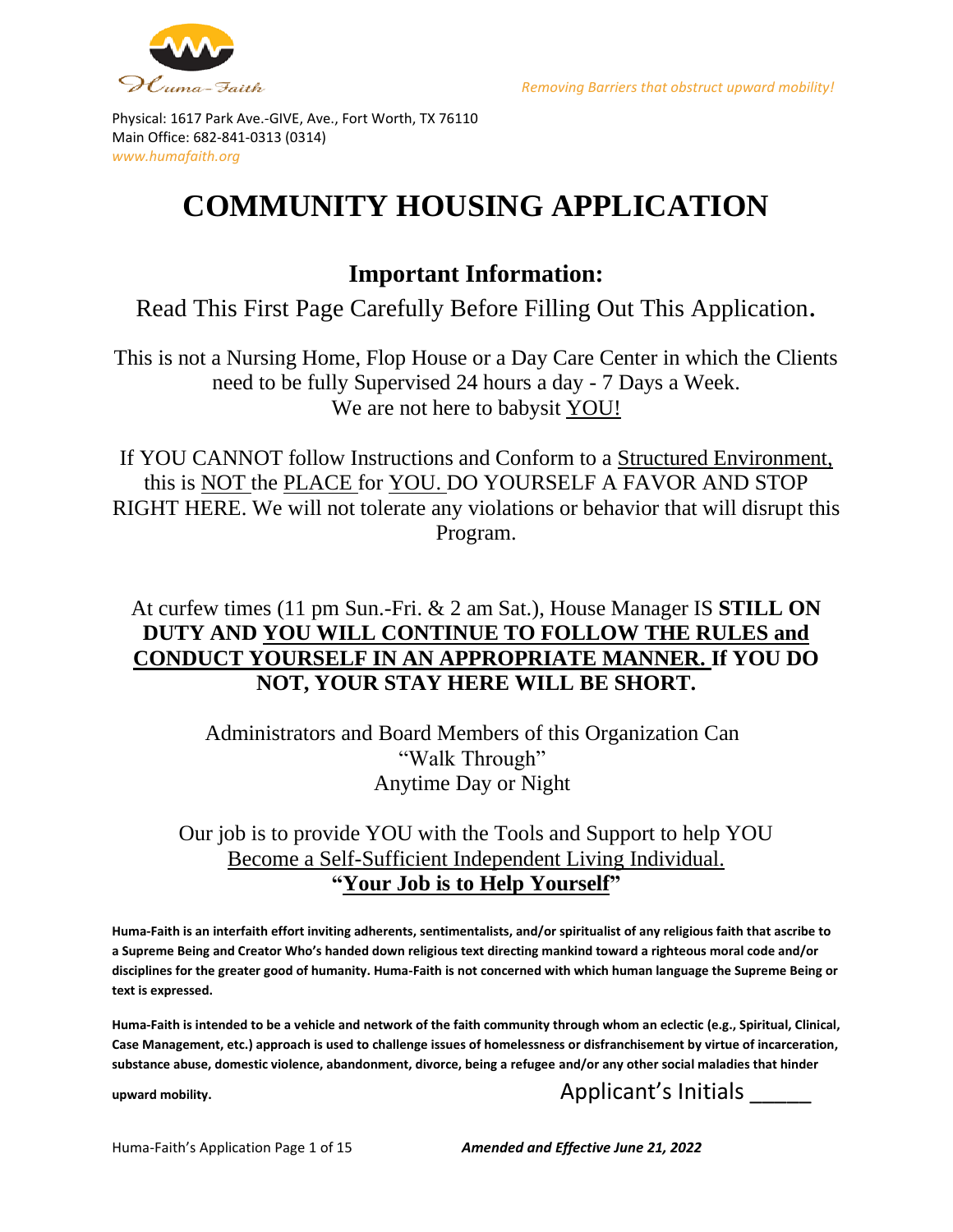



## **RULES AND AGREEMENT**

**Residents of the Huma-Faith Housing Program must agree and abide by the following:**

**Produce a Health Card or be willing to be screened by the Public Health Department within 10-days of admission and be willing to release the Public Health information to Huma-Faith.**

### **CARDINAL RULES:**

**NO** Alcohol or Drugs use on or off premises!!!

**NO** Weapons – Guns, Knives, etc.

**NO** Fighting

**NO** Violation of City, State, or Federal Laws

**NO** Sexual Acts, sexual contact, groping, or sexual solicitation in or around Huma-Faith housing or Huma-Faith Activities

**NO** Consistent Refusal to Follow the Rules and Guidelines of the Program

*Note: Violation of a cardinal rule is likely to result in immediate removal and/or eviction from housing and termination of the Huma-Faith Program.*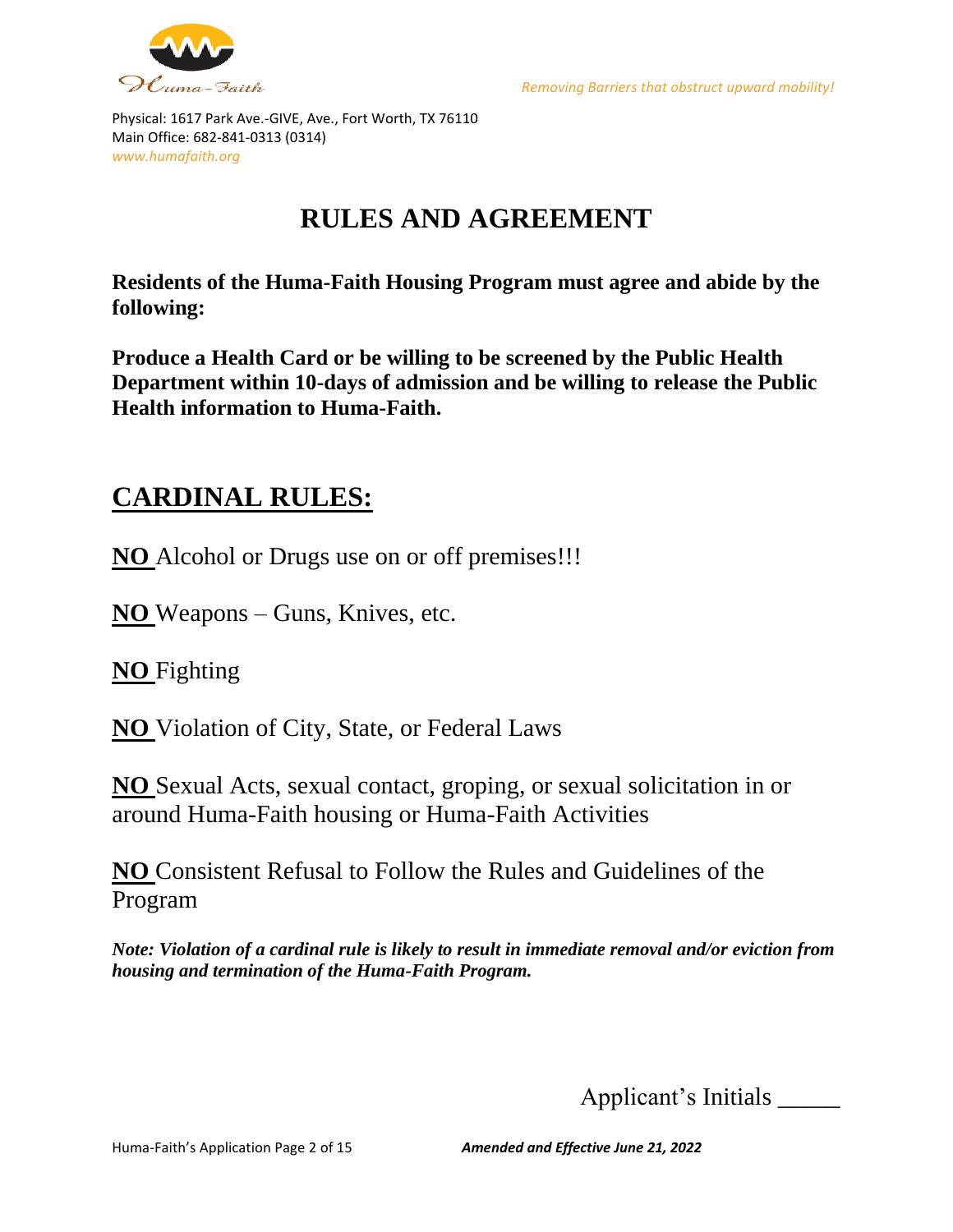

Physical: 1617 Park Ave.-GIVE, Ave., Fort Worth, TX 76110 Main Office: 682-841-0313 (0314) *www.humafaith.org* 

### **General House Rules:**

No Arguing On Premises. (Get Along. If You Have a Problem, Work it out!)

No visitors allowed in the bedroom. (During Open House and/or visiting hours, visits may occur in the living area, dining area, or outside the facility.)

No smoking in the house. (Tobacco use is allowed in the Backyard, on Back Porch/Patio or away from the house.)

Cell Phones are to be kept at a low tone or on vibrate.

Residents will Always keep their rooms and Personal Areas Clean and neat.

There's to be absolutely no possession of pornographic material nor is pornography to be accessed by computer.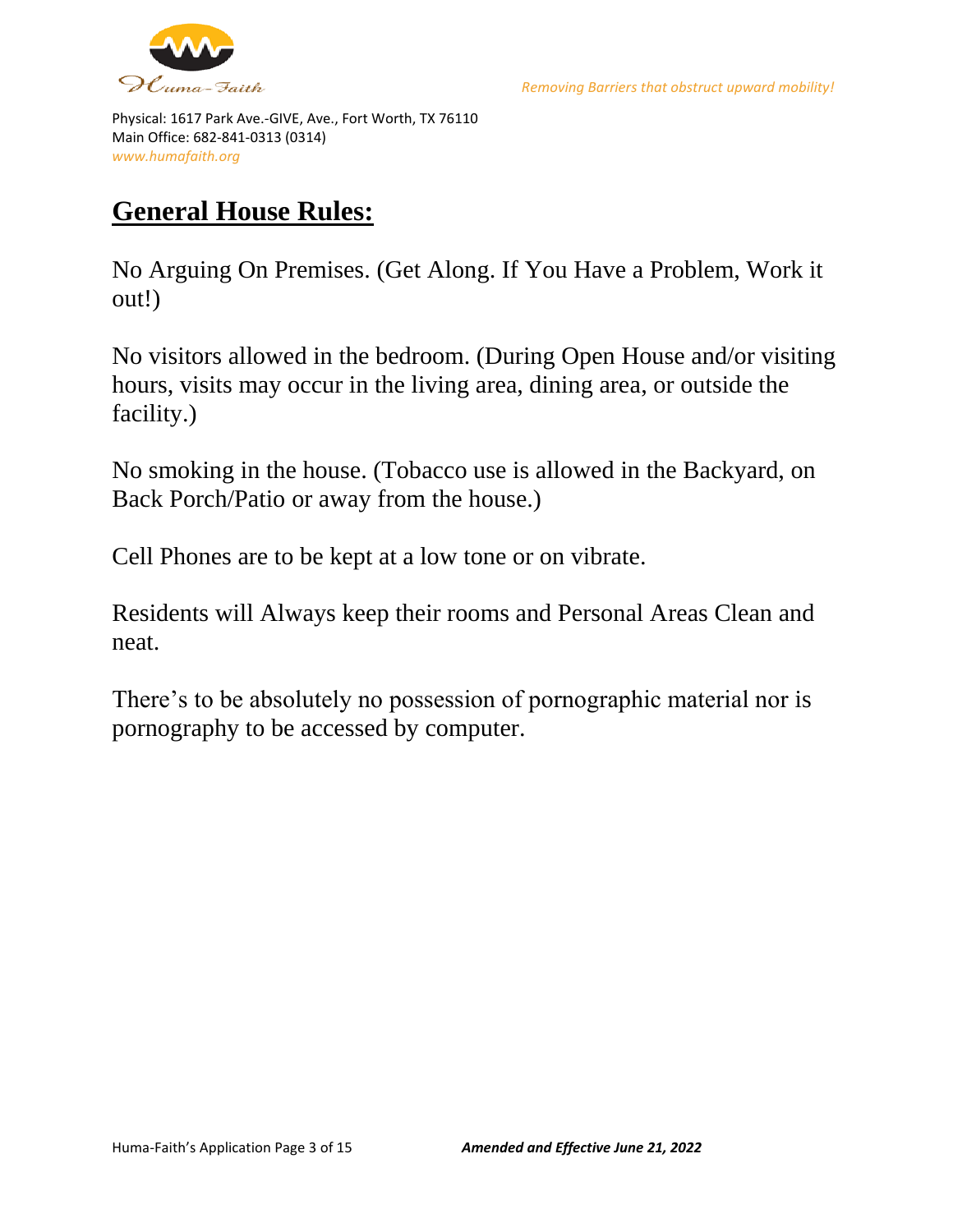



### **Prevention of Viruses & Diseases:**

We've learned from the Corona Virus Pandemic that the best defense of the spread of viruses and diseases is Personal Hygiene. Therefore, we require your agreement to participate in protocols recommended by Huma-Faith and CDC. This includes but not limited to the following:

- Taking a shower or bath daily
- Frequent handwashing
- Proper Food Handling
- Proper cleaning and sanitizing-esp. rooms, kitchen, and bathrooms
- Watching Training Videos in this regard

\_\_\_\_\_\_\_\_\_\_\_\_\_\_\_\_\_\_\_\_\_\_\_\_\_\_\_\_\_\_\_\_\_\_\_\_\_

\_\_\_\_\_\_\_\_\_\_\_\_\_\_\_\_\_\_\_\_\_\_\_\_\_\_\_\_\_\_\_\_\_\_\_\_\_

I, \_\_\_\_\_\_\_\_\_\_\_\_\_\_\_\_\_\_\_\_\_\_\_\_\_\_\_\_\_\_\_\_, agree to abide by protocols set forth by Huma-Faith to reduce/prevent the spread of viruses and/or diseases.

Print Name

Signature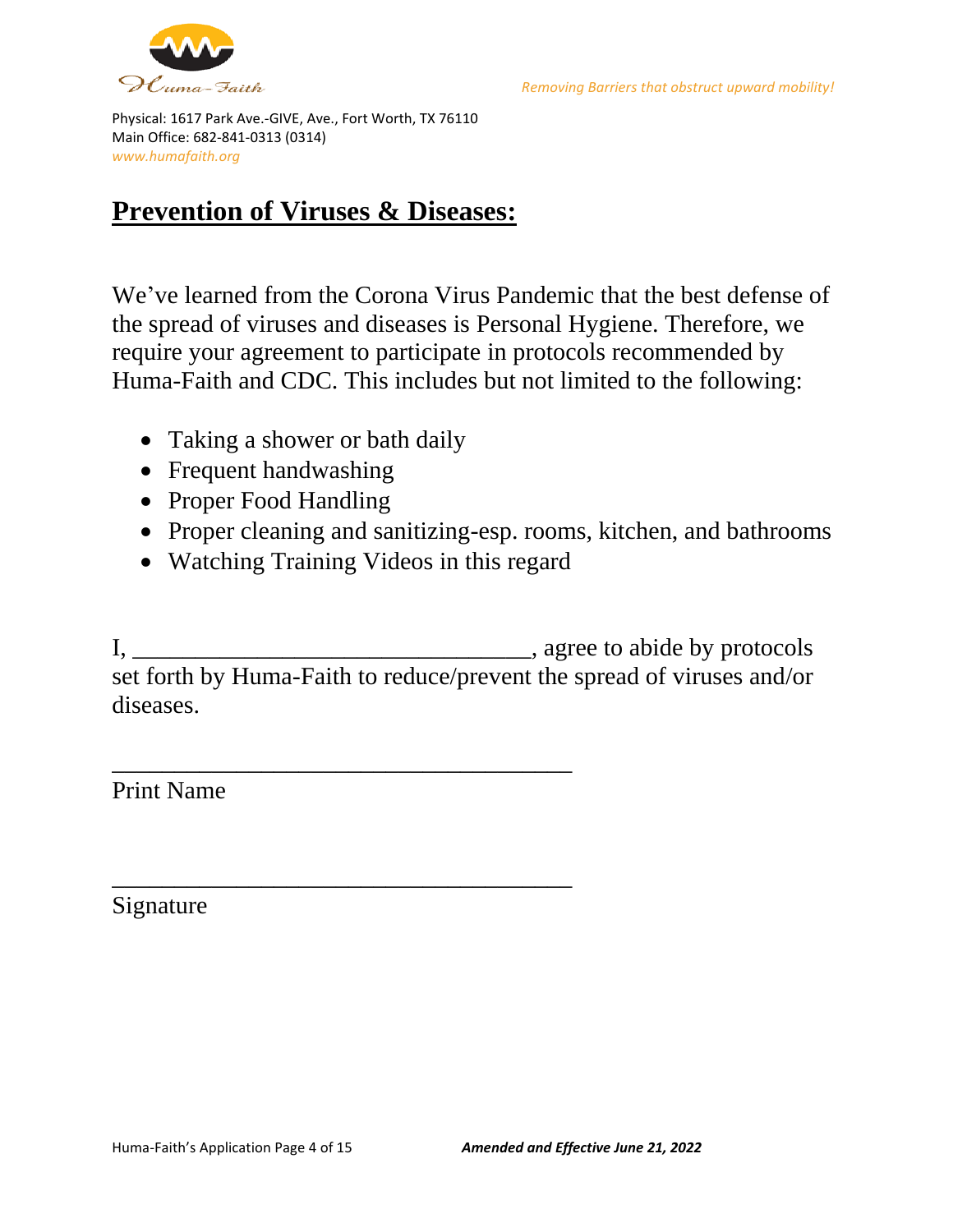



## **General Agreement:**

**I will** do my best to get along with the other residents and/or participants of any Huma-Faith program.

**I will** respect all Huma-Faith Staff and do my best to get along with them.

**I will** participate in Huma-Faith's Case Management Services when such does not conflict with my job search, work schedule, family/SO visits, or prearranged appointments.

**I will** do my part to help keep the Bathrooms and Other Areas of the House Clean.

**I will** do my part to help keep the Outside of the House looking Clean and Presentable.

**I will** participate in community service projects when such does not conflict with my job search, work schedule, family/SO visits, or prearranged appointments.

**I will** meet and fulfill my financial obligation (Payment Agreement, Work Therapy, etc.) to Huma-Faith for the duration of my stay in its housing program.

**I will** participate in acquiring or the purchase of food when I am able to do so and be willing to use my resource for such to contribute to the household.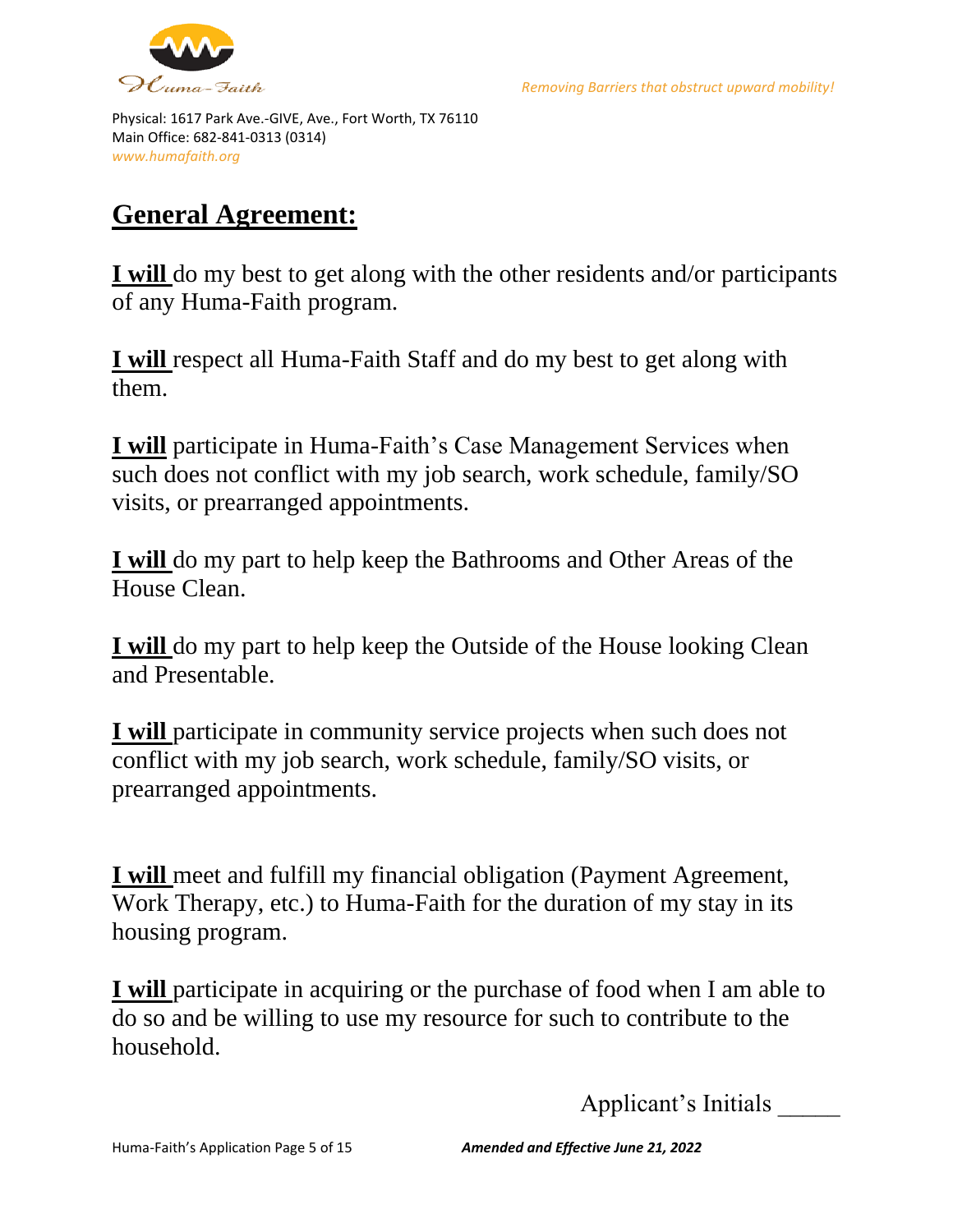



**I will** participate in the Huma-Faith Work Therapy Program if I'm unable to be financially responsible to pay room & board.

**I will** upon acceptance into the Huma-Faith program agree to review all policies, procedures, and agreements and indicate my commitment to these by ascribing my signature these within the first 3-days of my stay and that for any reason I disagree or fail to indicate my agreement to such terms, **I will** either voluntarily vacate the premises or accepted to be discharged from my assigned residence.

*By My signature below, I enter into the above agreements and acknowledge that I have read (or have been explained) and understand the above Carnal Rules, General House Rules, and General Agreement and agree to be discharged if I'm found to not be in compliance:*

| <b>Applicant's Name:</b>  |       |
|---------------------------|-------|
| Applicant's Signature:    | Date: |
| Witness by:               |       |
| <b>Witness Signature:</b> |       |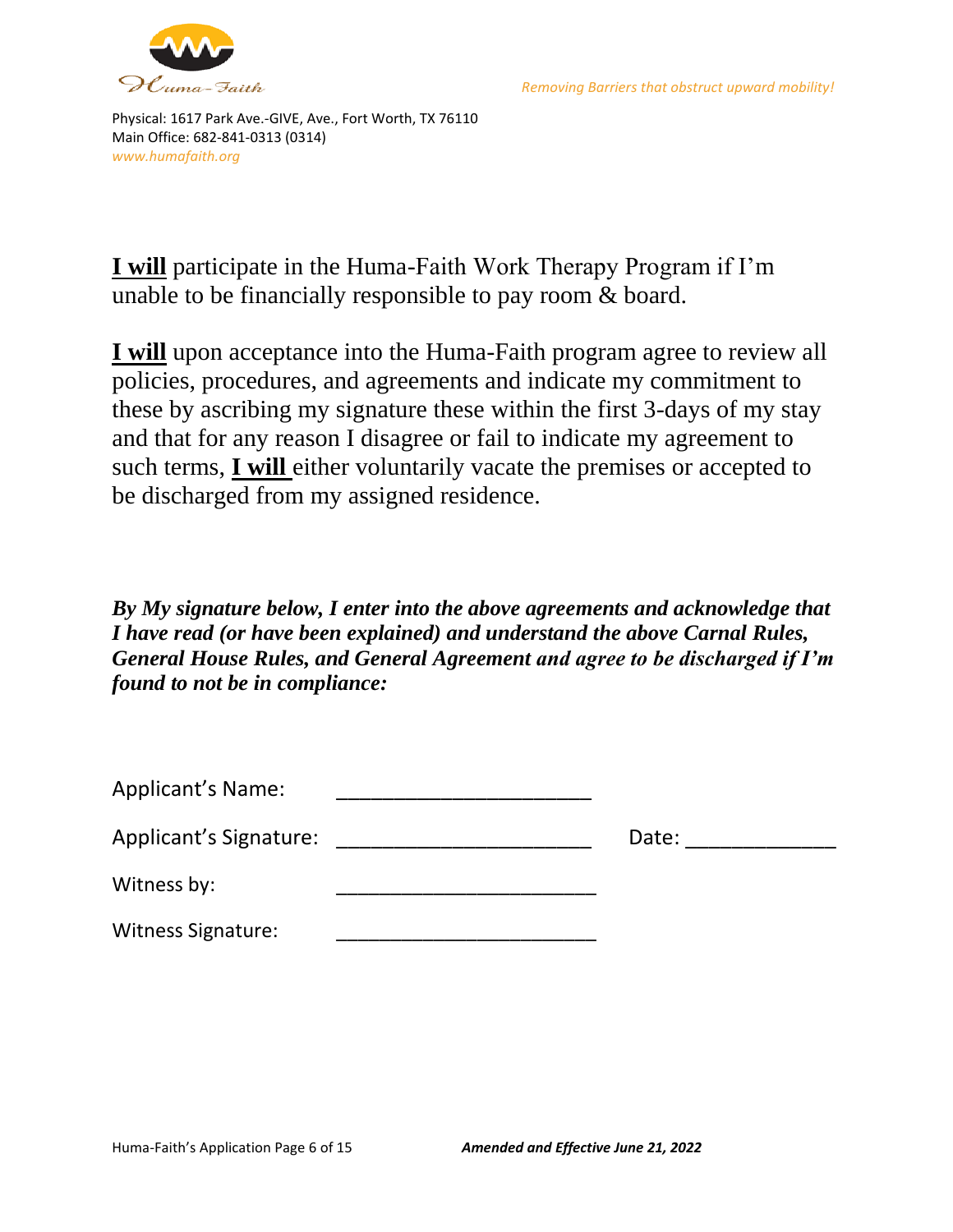

#### **GENERAL APPLICATION**

| [Full] Name:                                                                                                                                                                  | <b>Current Address or Unit</b> |  |
|-------------------------------------------------------------------------------------------------------------------------------------------------------------------------------|--------------------------------|--|
| 3. State: Zip Code: 4. Birth Date:                                                                                                                                            |                                |  |
|                                                                                                                                                                               |                                |  |
|                                                                                                                                                                               |                                |  |
|                                                                                                                                                                               |                                |  |
| E-mail Address:                                                                                                                                                               |                                |  |
| If yes, indicate which ID's you currently have: Driver's License ________ State ID ________<br>TDCJ _______ Social Security Card _______ Birth Cert. _______ Passport _______ |                                |  |
|                                                                                                                                                                               |                                |  |
| 10. Will faith affiliations be a part of your support system?                                                                                                                 |                                |  |
| 11. Marital Status: [Circle One] Married: Single: Divorced: Separated:                                                                                                        |                                |  |
| 12. Are You a "Veteran "Yes No ?                                                                                                                                              |                                |  |
|                                                                                                                                                                               |                                |  |
| 13. Are you now being treated or have you ever been treated for any type of mental illness?                                                                                   |                                |  |
|                                                                                                                                                                               |                                |  |
| Are You Currently Being Treated for This/These Conditions? Yes _____ No _____                                                                                                 |                                |  |
| If No, Why Not?                                                                                                                                                               |                                |  |
| Are You On Any Medications for This/These Conditions? If Yes, List All Medications and Why<br>They Are Prescribed:                                                            |                                |  |
|                                                                                                                                                                               |                                |  |
|                                                                                                                                                                               |                                |  |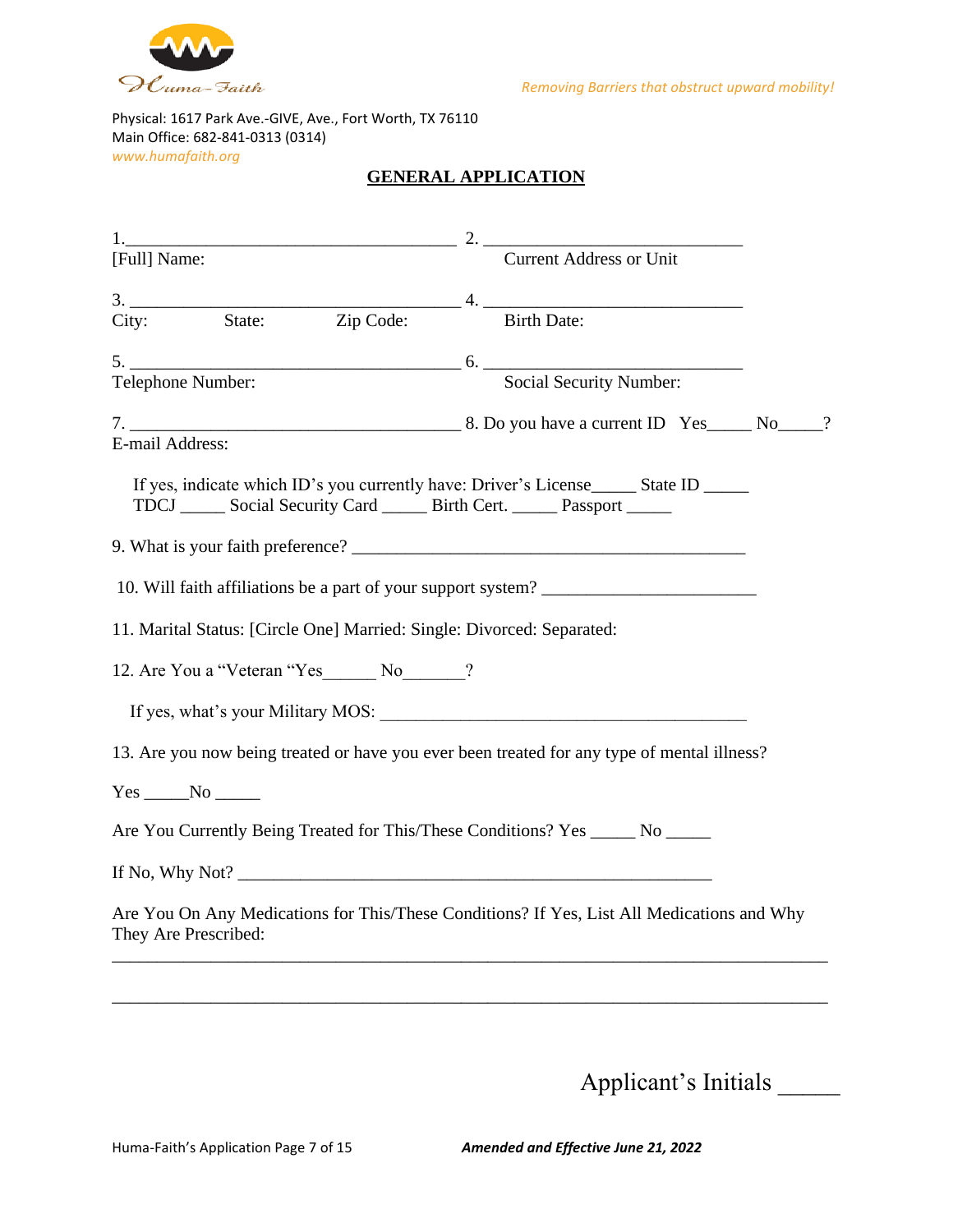

14. Have you ever had or do you presently have a substance abuse problem, Drugs or Alcohol?  $Yes$   $No$   $\_\_$ 

If Yes, Explain:

15. If the answer to number 13 is yes, how are you currently addressing this problem? (Have you participated in a recovery program or been treated for this problem?) Explain:

\_\_\_\_\_\_\_\_\_\_\_\_\_\_\_\_\_\_\_\_\_\_\_\_\_\_\_\_\_\_\_\_\_\_\_\_\_\_\_\_\_\_\_\_\_\_\_\_\_\_\_\_\_\_\_\_\_\_\_\_\_\_\_\_\_\_\_\_\_\_\_\_

\_\_\_\_\_\_\_\_\_\_\_\_\_\_\_\_\_\_\_\_\_\_\_\_\_\_\_\_\_\_\_\_\_\_\_\_\_\_\_\_\_\_\_\_\_\_\_\_\_\_\_\_\_\_\_\_\_\_\_\_\_\_\_\_\_\_\_\_\_\_\_\_

\_\_\_\_\_\_\_\_\_\_\_\_\_\_\_\_\_\_\_\_\_\_\_\_\_\_\_\_\_\_\_\_\_\_\_\_\_\_\_\_\_\_\_\_\_\_\_\_\_\_\_\_\_\_\_\_\_\_\_\_\_\_\_\_\_\_\_\_\_\_\_\_

\_\_\_\_\_\_\_\_\_\_\_\_\_\_\_\_\_\_\_\_\_\_\_\_\_\_\_\_\_\_\_\_\_\_\_\_\_\_\_\_\_\_\_\_\_\_\_\_\_\_\_\_\_\_\_\_\_\_\_\_\_\_\_\_\_\_\_\_\_\_\_\_

\_\_\_\_\_\_\_\_\_\_\_\_\_\_\_\_\_\_\_\_\_\_\_\_\_\_\_\_\_\_\_\_\_\_\_\_\_\_\_\_\_\_\_\_\_\_\_\_\_\_\_\_\_\_\_\_\_\_\_\_\_\_\_\_\_\_\_\_\_\_\_\_

16. Have you ever been convicted of a crime greater than a Class C Misdemeanor? Yes \_\_\_\_\_\_ No \_\_\_\_\_ If Yes, List your convictions:

17. Are you currently required to register as a Sex Offender? Yes \_\_\_\_\_\_\_ No \_\_\_\_\_

If Yes, attached a separate sheet of paper to this application explaining the nature of your offense and your version of the facts.

18. Are you currently required to wear an Electronic or GPS Monitor? Yes \_\_\_\_\_\_\_ No \_\_\_\_\_

19. Are you currently (Check all that apply):

Incarcerated  $\Box$  On Probation  $\Box$  On Parole Homeless

\_\_\_\_\_ In a Shelter \_\_\_\_\_ In a Half-Way-House \_\_\_\_\_ In a Group Home \_\_\_\_\_ Other

*If incarcerated, please indicate the date of your next parole interview or projected release date* 

*If on parole, probation, or case management, please provide the following information:*

Name of Officer/Case Manager: Officer's/Case Manager's contact number or address: \_\_\_\_\_\_\_\_\_\_\_\_\_\_\_\_\_\_\_\_\_\_\_\_\_\_\_\_\_

*\_\_\_\_\_\_\_\_\_\_\_\_\_\_\_\_\_\_.*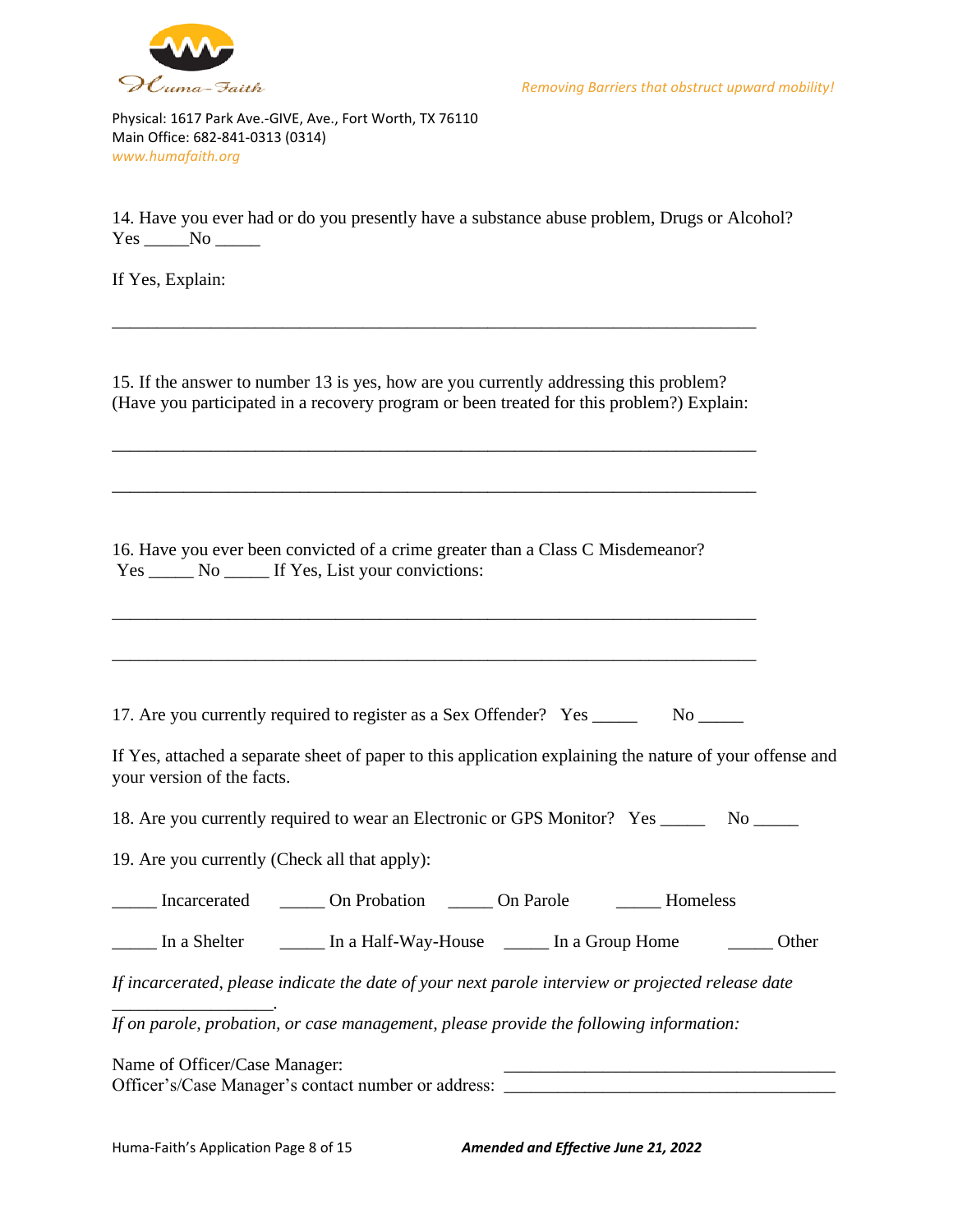

Physical: 1617 Park Ave.-GIVE, Ave., Fort Worth, TX 76110 Main Office: 682-841-0313 (0314) *www.humafaith.org* 

20. Do you have a special Trade or Skill? Yes \_\_\_\_\_ No \_\_\_\_\_ If Yes, Explain:

\_\_\_\_\_\_\_\_\_\_\_\_\_\_\_\_\_\_\_\_\_\_\_\_\_\_\_\_\_\_\_\_\_\_\_\_\_\_\_\_\_\_\_\_\_\_\_\_\_\_\_\_\_\_\_\_\_\_\_\_\_\_\_\_\_\_\_\_\_\_\_

\_\_\_\_\_\_\_\_\_\_\_\_\_\_\_\_\_\_\_\_\_\_\_\_\_\_\_\_\_\_\_\_\_\_\_\_\_\_\_\_\_\_\_\_\_\_\_\_\_\_\_\_\_\_\_\_\_\_\_\_\_\_\_\_\_\_\_\_\_\_\_\_

21. Do you want to learn a new Trade or Skill? Yes \_\_\_\_\_\_\_ No \_\_\_\_\_ If Yes, Explain:

\_\_\_\_\_\_\_\_\_\_\_\_\_\_\_\_\_\_\_\_\_\_\_\_\_\_\_\_\_\_\_\_\_\_\_\_\_\_\_\_\_\_\_\_\_\_\_\_\_\_\_\_\_\_\_\_\_\_\_\_\_\_\_\_\_\_\_\_\_\_\_\_ 22. Highest year completed: 1 2 3 4 5 6 7 8 9 10 11 12, College: 1 2 3 4

Trade or Vocational School: 1 2 3 4

Names of Schools, Addresses & Degrees Received:

23. Do you have any "Special Interest or Hobbies? ": Yes \_\_\_\_\_\_ No \_\_\_\_\_ If Yes, Explain

24. **Employment History:** List the last three Employers you have worked for, begin with most recent: Name: **Position: Position: Years:** 

\_\_\_\_\_\_\_\_\_\_\_\_\_\_\_\_\_\_\_\_\_\_\_\_\_\_\_\_\_\_\_\_\_\_\_\_\_\_\_\_\_\_\_\_\_\_\_\_\_\_\_\_\_\_\_\_\_\_\_\_\_\_\_\_\_\_\_\_\_\_\_\_

| - . - - - - - - | _____ |
|-----------------|-------|
|                 |       |
|                 |       |
|                 |       |
|                 |       |
|                 |       |
|                 |       |
|                 |       |
|                 |       |
|                 |       |
|                 |       |
|                 |       |
|                 |       |
|                 |       |
|                 |       |
|                 |       |
|                 |       |
|                 |       |
|                 |       |
|                 |       |
|                 |       |
|                 |       |
|                 |       |
|                 |       |
|                 |       |
|                 |       |
|                 |       |
|                 |       |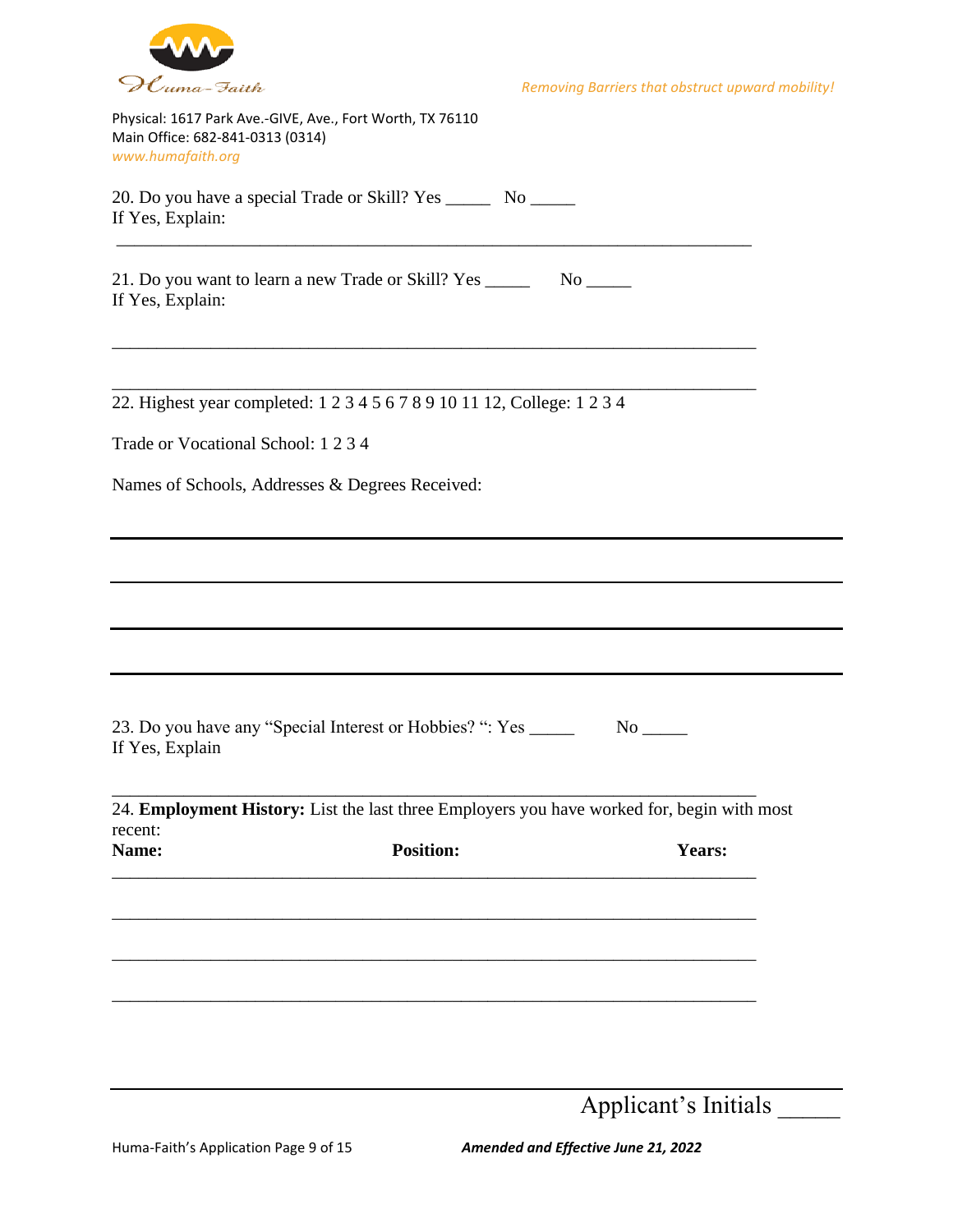

Physical: 1617 Park Ave.-GIVE, Ave., Fort Worth, TX 76110 Main Office: 682-841-0313 (0314) *www.humafaith.org* 

| 25. Are you presently employed or have alternative source of income? Yes | If so: |
|--------------------------------------------------------------------------|--------|
| Name of Employer                                                         |        |
| Employer's Contact Number:                                               |        |
|                                                                          |        |

If not employed, what is your source of income? \_\_\_\_\_\_\_\_\_\_\_\_\_\_\_\_\_\_\_\_\_\_\_\_\_\_\_\_\_\_\_\_\_

26. What services do you need assistance with (circle as many as you'd like)?

| <b>Substance Abuse</b>          | <b>Anger Management</b>      | Coping Skills (e.g. depression)  |
|---------------------------------|------------------------------|----------------------------------|
| <b>Relationship Counseling</b>  | <b>New Vocational Skill</b>  | <b>Computer Skills</b>           |
| Money Management/Banking        | Resume'/Job Interviewing     | <b>Grief Counseling</b>          |
| <b>Emotional/Physical Abuse</b> | Spiritual Counseling/Healing | <b>Handicap Accommodations</b>   |
| Counseling                      |                              |                                  |
|                                 |                              | <b>Other: (e.g. Immigration)</b> |
|                                 |                              | Services, etc.)                  |

**All questions below must indicate a "yes" or "no" answer; however, if you desire to provide further explanations, you may do so on the back of this page or attach additional pages.**

27. Huma-Faith is a faith-based program where all faiths and religious preferences are welcomed. We aim to provide an array of services as indicated in this application. Knowing who we are and what we stand for, how will you contribute to your personal growth and to our program? (You may add an additional sheet of paper to this application if necessary)

28. Do you understand that absolutely **NO DRUGS (including alcohol)** are allowed at any of the Huma-Faith housing cites? Yes \_\_\_\_\_No \_\_\_\_\_

29. Do you understand that you will be required to follow and obey the "House Rules" at Huma-Faith? Yes No No

30. Do you understand that if you can't live within a structured setting, get along with others and obey the rules and regulations, that you will be terminated from this Housing Project? Yes \_\_\_\_\_\_No \_\_\_\_\_\_

31. Do you have the desire, ambition and drive to want to change your life and better yourself? Yes No

Applicant's Initials \_\_\_\_\_

Huma-Faith's Application Page 10 of 15 *Amended and Effective June 21, 2022*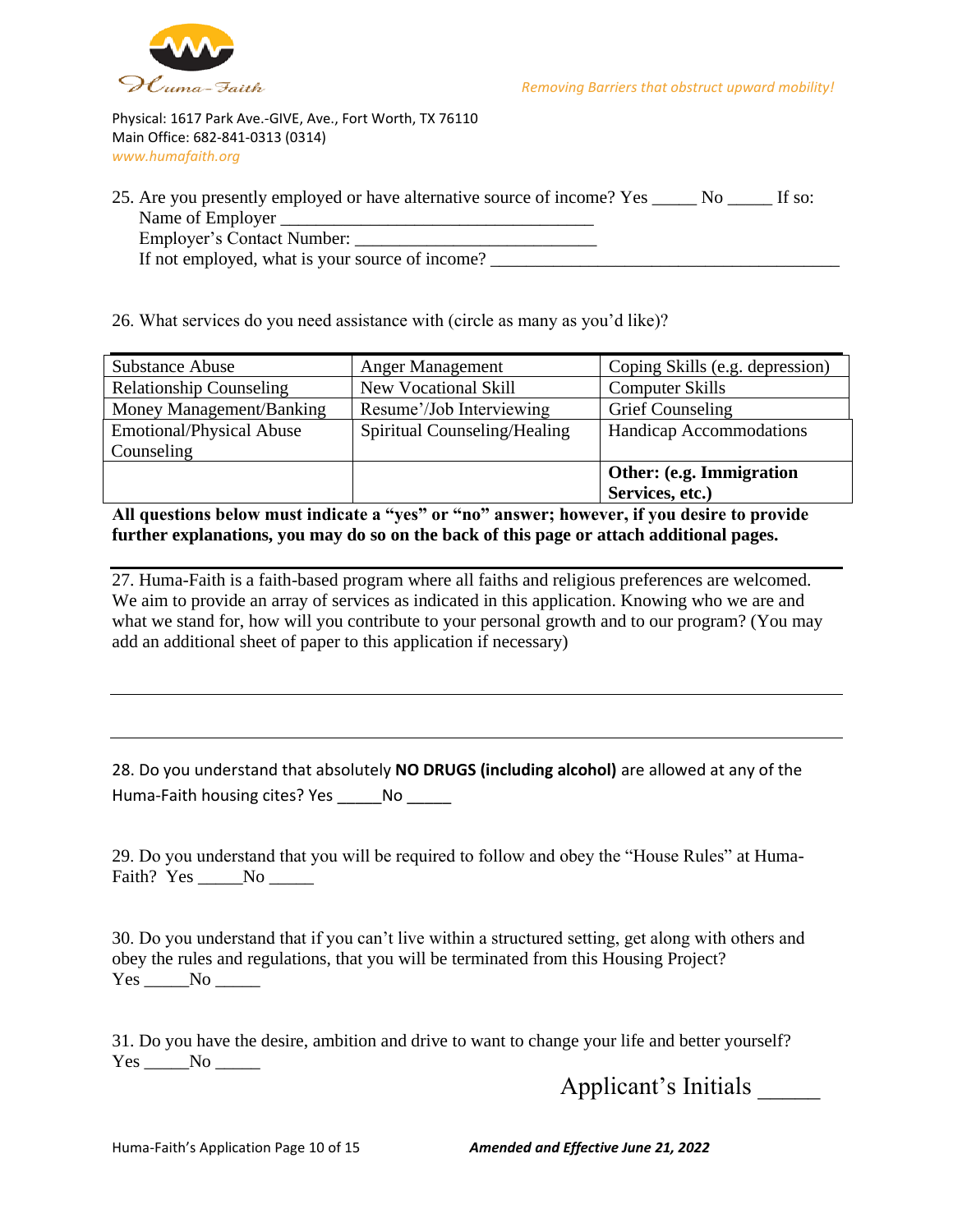

32. Do you currently have SNAP benefits or will you agree to apply for food assistance through the Department of Human Services and have Huma-Faith as your authorized agent for the term of your stay at a Huma-Faith house?

Yes \_\_\_\_\_\_\_ No \_\_\_\_\_\_

33. Do you agree to pay a reasonably low rent for room, board, and other services provided by Huma-Faith? Yes \_\_\_\_\_ No \_\_\_\_\_

If Yes, how would you like to pay?

Daily Weekly Bi-Weekly Monthly

34. If for any reason you become enable to pay rent, do you agree to apply for County Welfare or any other Social Service agency to assist you in your rental agreement with Huma-Faith?  $Yes$   $No$   $\qquad$ 

35. Do you agree and understand that you will be required to be homebound for the first 3-days upon residing with us for the purpose of adjustment and to read, understand, and accept our policies, procedures, and rules (i.e. Orientation)?  $Yes$  No  $\_\_\_\$ 

#### 36. **Family/Significant Persons: (must indicate at least one person for emergency purposes)**

|                                  | <b>Name</b>                                                                                                                                                                                                                                                                                                                                  | <b>Phone Number</b>  |
|----------------------------------|----------------------------------------------------------------------------------------------------------------------------------------------------------------------------------------------------------------------------------------------------------------------------------------------------------------------------------------------|----------------------|
|                                  |                                                                                                                                                                                                                                                                                                                                              |                      |
| Mother:                          | <u> 1989 - Johann Barbara, martin amerikan basal dan berasal dan berasal dalam basal dalam basal dalam basal dala</u>                                                                                                                                                                                                                        |                      |
| Father:                          |                                                                                                                                                                                                                                                                                                                                              |                      |
| Sibling:<br>Sibling:<br>Sibling: | <u> 1989 - Andrea Stadt Britain, amerikansk politik (</u><br>the control of the control of the control of the control of the control of the control of                                                                                                                                                                                       |                      |
| Child:<br>Child:<br>Child:       | <u> 1989 - Johann Barbara, martin amerikan basal dan berasal dalam basal dalam basal dalam basal dalam basal dala</u><br><u> 1989 - Jan Samuel Barbara, menyebara tanah bagian perangan bagian perangan perangan perangan perangan perangan</u><br>the control of the control of the control of the control of the control of the control of |                      |
|                                  |                                                                                                                                                                                                                                                                                                                                              |                      |
|                                  |                                                                                                                                                                                                                                                                                                                                              |                      |
|                                  |                                                                                                                                                                                                                                                                                                                                              | Applicant's Initials |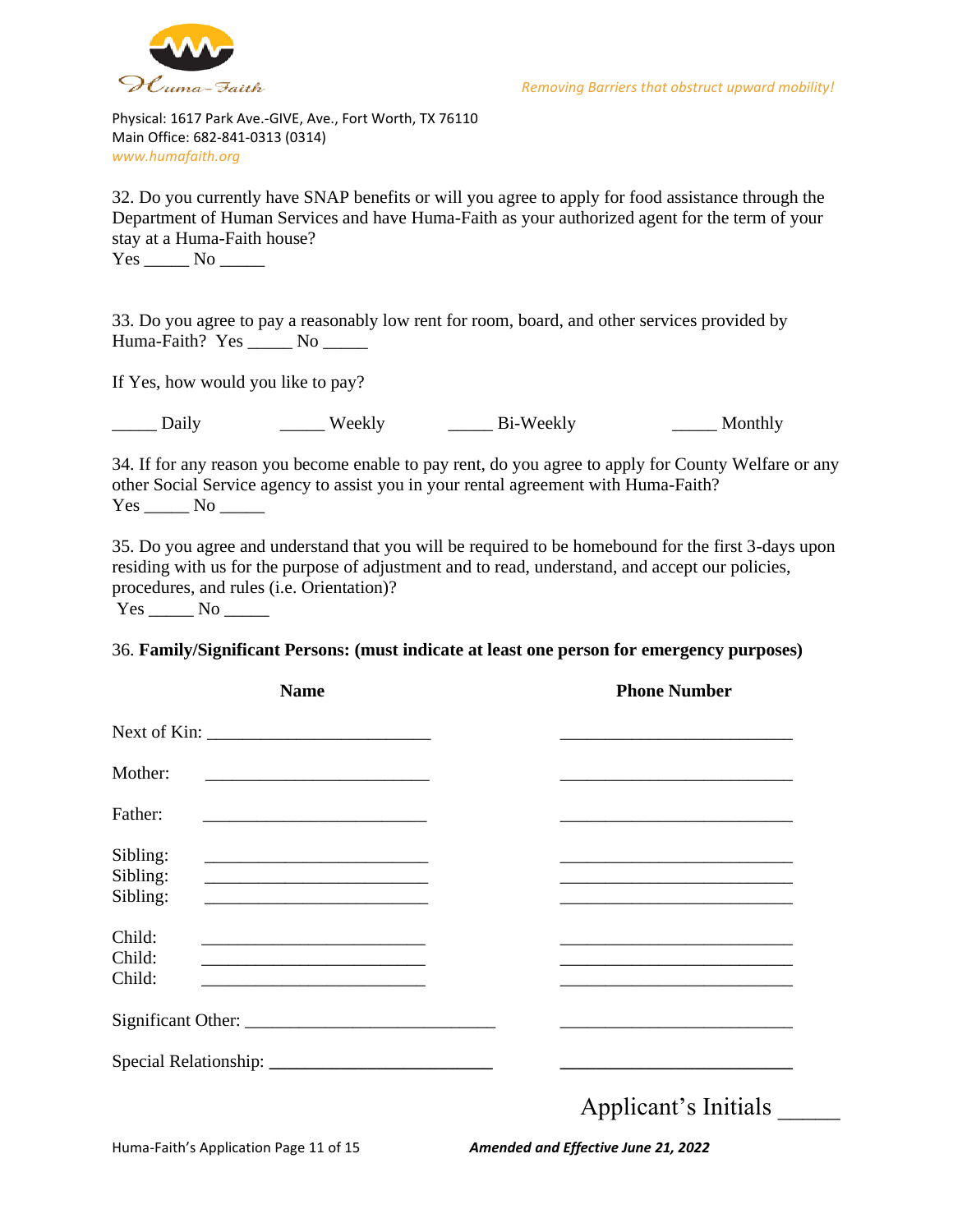

\_\_\_\_\_\_\_\_\_\_\_\_\_\_\_\_\_\_\_\_\_\_\_\_\_

Physical: 1617 Park Ave.-GIVE, Ave., Fort Worth, TX 76110 Main Office: 682-841-0313 (0314) *www.humafaith.org* 

Which person above would you like for us to contact in case of an emergency?

Do you have any *minor* children? Yes \_\_\_\_\_ No \_\_\_\_\_ If yes, list their age and sex.

#### *For Women Only:*

Are you pregnant? Yes \_\_\_\_\_\_ No \_\_\_\_\_\_ If yes, how many months \_\_\_\_\_\_

Do you need prenatal care? Yes \_\_\_\_\_\_ No \_\_\_\_\_\_

Are you fleeing any situation of Domestic violence? Yes \_\_\_\_\_ No \_\_\_\_\_\_

Are you presently married or involved with the father? Yes \_\_\_\_\_\_ No \_\_\_\_\_\_

#### *Special Note:*

\_\_\_\_\_\_\_\_\_\_\_\_\_\_\_\_\_\_\_\_\_\_\_\_\_\_\_\_\_\_\_\_\_\_\_\_\_\_\_\_\_\_\_\_\_\_\_\_\_\_\_\_\_\_\_\_\_\_\_\_\_\_\_\_\_\_\_\_\_\_\_\_\_\_\_\_\_\_\_\_

*All the information you have supplied in this application is kept completely confidential. We understand the sensitive nature of this data, but there is a specific reason why we have asked these questions. For the most part, it is for your benefit. This information allows us to better evaluate you as an individual, address your specific needs and find out what your goals are.*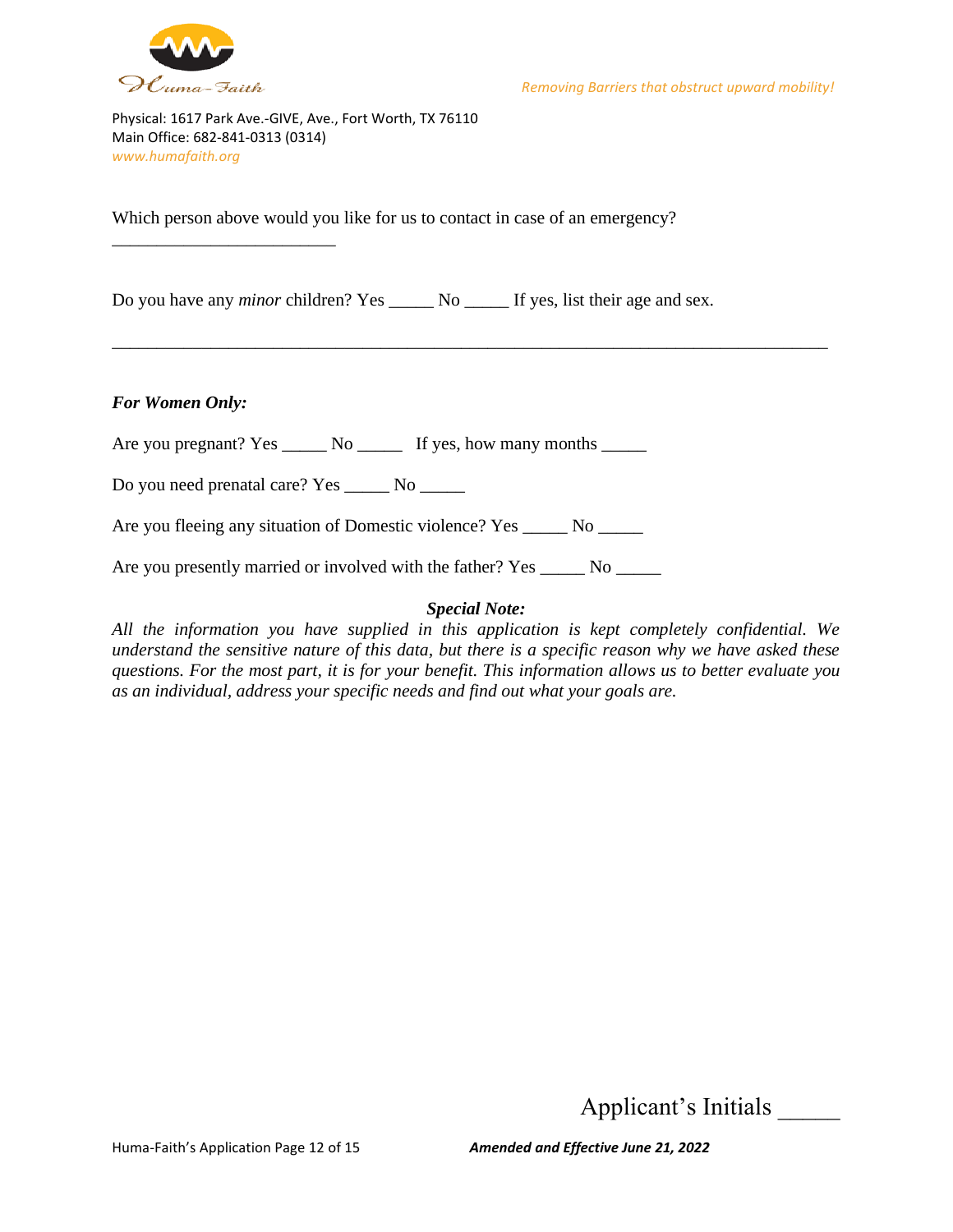

 $\overline{\phantom{a}}$ 

Physical: 1617 Park Ave.-GIVE, Ave., Fort Worth, TX 76110 Main Office: 682-841-0313 (0314) *www.humafaith.org* 

#### **Medical History**

|                                                                                                                |                                                                                                                       |  | Do you have medical insurance? Yes ________ No _______ If yes, what's the name of your insurance |  |
|----------------------------------------------------------------------------------------------------------------|-----------------------------------------------------------------------------------------------------------------------|--|--------------------------------------------------------------------------------------------------|--|
| physician<br>Physician's Number:                                                                               | <u> 1990 - Johann Harry Harry Harry Harry Harry Harry Harry Harry Harry Harry Harry Harry Harry Harry Harry Harry</u> |  | Do you have a Primary Care Provider? Yes ______ No ______ If yes, what's the name of your        |  |
| Do you suffer from any Life Threatening conditions we should know about? Yes _____No _____<br>If Yes, Explain: |                                                                                                                       |  |                                                                                                  |  |
| Are you allergic to anything? Yes _______ No ______<br>If Yes, explain (what are you allergic to):             |                                                                                                                       |  |                                                                                                  |  |
| Do You Have Any Physical Health conditions? Explain:                                                           |                                                                                                                       |  |                                                                                                  |  |
| If No, Why Not?                                                                                                |                                                                                                                       |  | Are You Currently Being Treated for This/These Conditions? Yes _____ No _____                    |  |
| They Are Prescribed:                                                                                           |                                                                                                                       |  | Are You On Any Medications for This/These Conditions? If Yes, List All Medications and Why       |  |
|                                                                                                                |                                                                                                                       |  |                                                                                                  |  |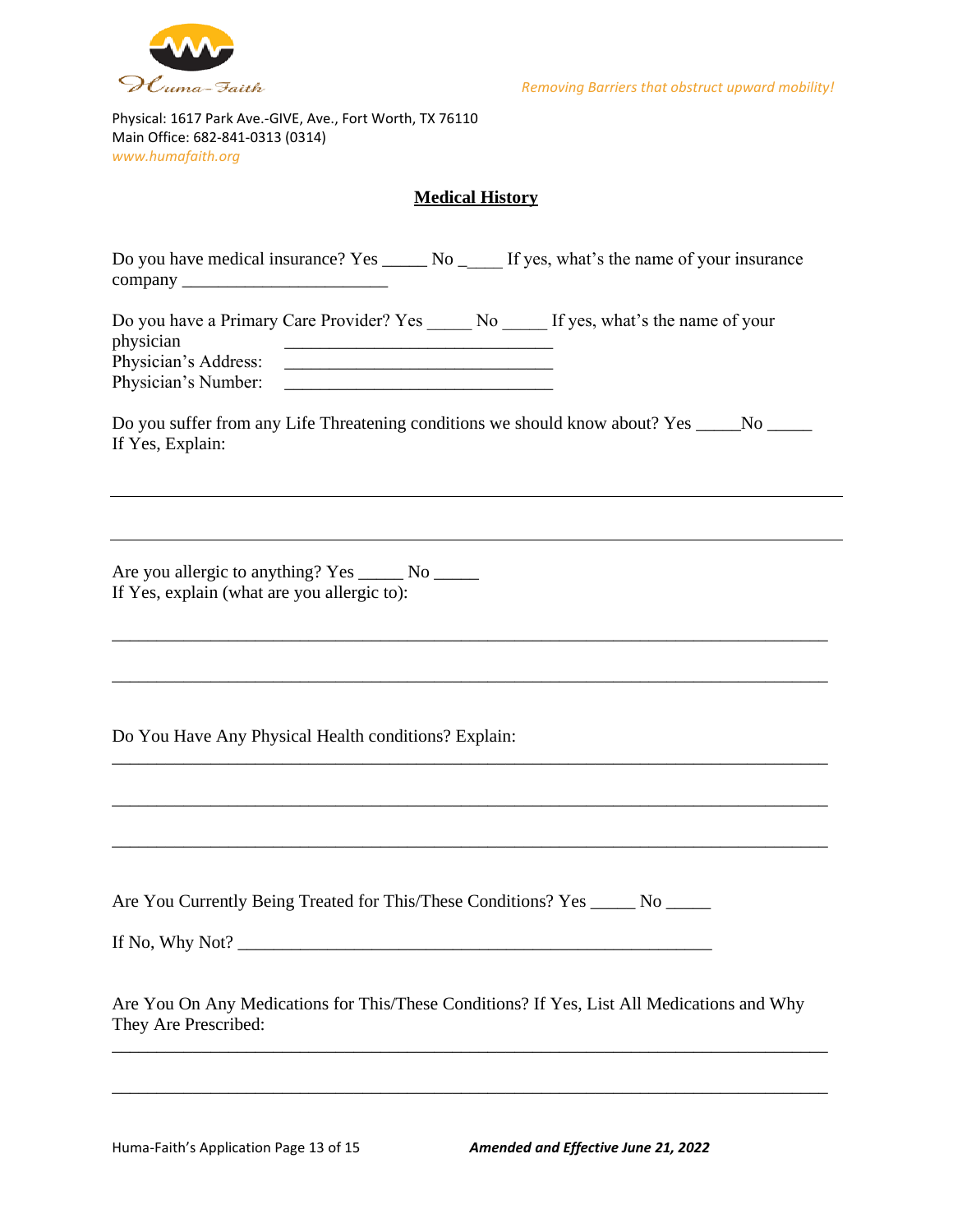

Do You Have Any Communicable/Transferable Diseases? If Yes, What? (Examples: HIV/AIDS, Hepatitis)

\_\_\_\_\_\_\_\_\_\_\_\_\_\_\_\_\_\_\_\_\_\_\_\_\_\_\_\_\_\_\_\_\_\_\_\_\_\_\_\_\_\_\_\_\_\_\_\_\_\_\_\_\_\_\_\_\_\_\_\_\_\_\_\_\_\_\_\_\_\_\_\_\_\_\_\_\_\_\_\_

\_\_\_\_\_\_\_\_\_\_\_\_\_\_\_\_\_\_\_\_\_\_\_\_\_\_\_\_\_\_\_\_\_\_\_\_\_\_\_\_\_\_\_\_\_\_\_\_\_\_\_\_\_\_\_\_\_\_\_\_\_\_\_\_\_\_\_\_\_\_\_\_\_\_\_\_\_\_\_\_

\_\_\_\_\_\_\_\_\_\_\_\_\_\_\_\_\_\_\_\_\_\_\_\_\_\_\_\_\_\_\_\_\_\_\_\_\_\_\_\_\_\_\_\_\_\_\_\_\_\_\_\_\_\_\_\_\_\_\_\_\_\_\_\_\_\_\_\_\_\_\_\_\_\_\_\_\_\_\_\_

\_\_\_\_\_\_\_\_\_\_\_\_\_\_\_\_\_\_\_\_\_\_\_\_\_\_\_\_\_\_\_\_\_\_\_\_\_\_\_\_\_\_\_\_\_\_\_\_\_\_\_\_\_\_\_\_\_\_\_\_\_\_\_\_\_\_\_\_\_\_\_\_\_\_\_\_\_\_\_\_

Are You Disabled? If Yes, What Are Your Disabilities and Physical/Mental Limitations?

Do You Feel Your Disability/s Are Preventing You from Working? Yes \_\_\_\_\_ No \_\_\_\_\_

Will you be applying for Social Security Disability or VA Disability Compensation Benefits (Service Connected or Non-Service Connected) If Yes, Which One?

Policies, procedures, and agreements that require my commitment are, but not limited to the following:

- 911 Policy
- Abandonment Procedure
- Alcohol/Drug Test Consent
- Overnight Policy
- Personal Property Policy
- Curfew & Personal Restriction Policy
- Religious policy
- Grievance Procedure
- Marriage Procedure (Women Only)
- Media-Agency Policy
- Medication & Health Procedure
- Payment Procedure
- Policy On Sexual Misconduct
- Residential Living Guidelines
- Visitation Policy
- Work Therapy Policy
- Program Waiver of Liability